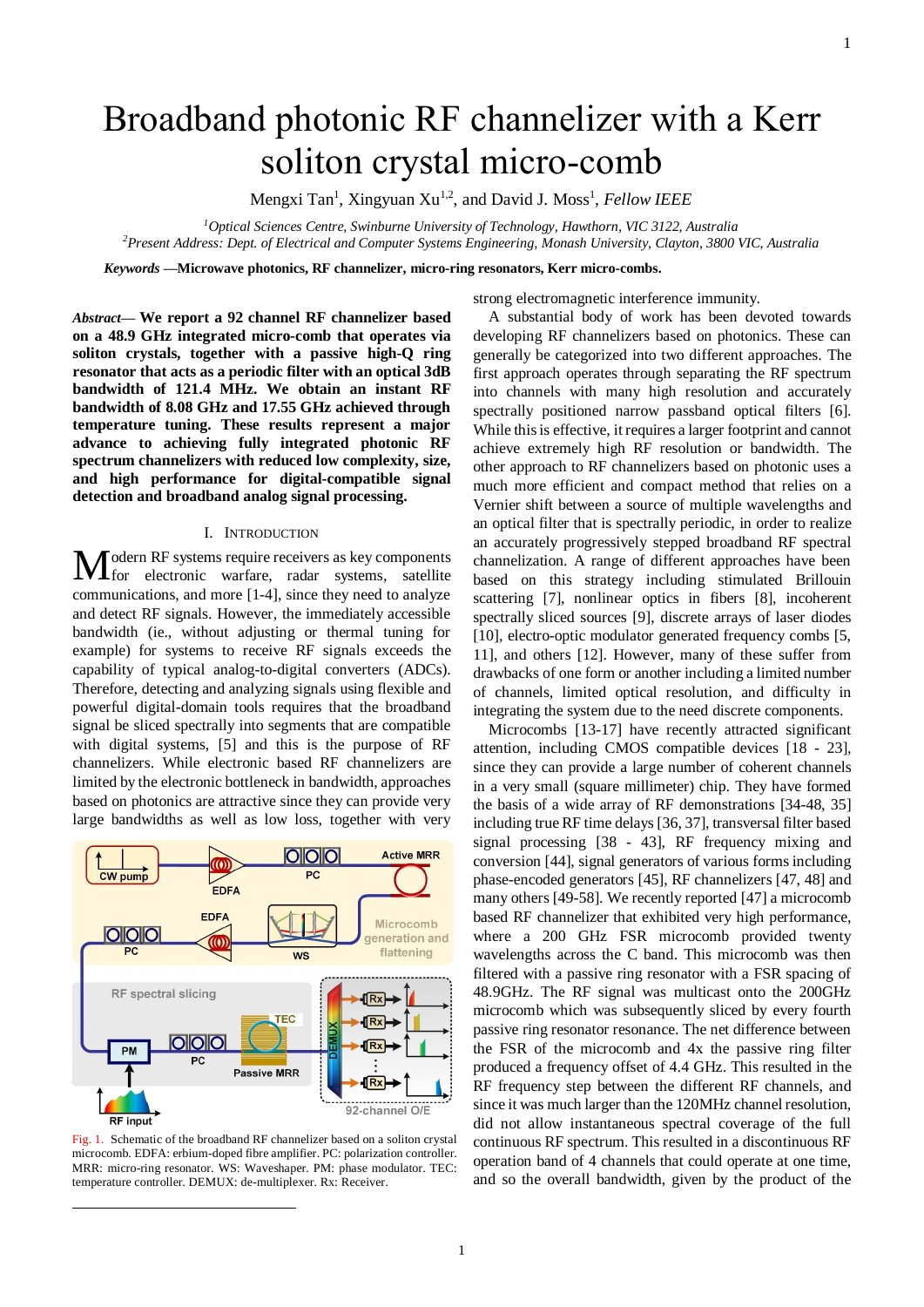

Fig. 2. (a) The measured optical spectrum of the micro-comb and drop-port transmission of passive MRR. (b) Extracted channelized RF frequencies of the 92 channels, calculated from the spacing between the comb lines and the passive resonances. Note that the labelled channelized RF frequencies in (a) is adopted from the accurate RF domain measurement using the Vector Network Analyzer.

slicing resolution and the channel number, was limited with "gaps". These gaps, however, could be filled in via temperature tuning the passive ring. The comparatively large 200GHz comb FSR yielded only 20 wavelengths across the C-band.

In this paper, [48] we demonstrate an RF channelizer based on photonics that achieves higher performance, accomplished through the use of two ring resonators with small, and closely matched, FSRs, at 49GHz. The first MRR generated a microcomb that operated via soliton crystals, while the second resonator acted as a passive filter, providing two major benefits. First, the very small FSR of 49GHz yielded 92 wavelengths across the C band which significantly increased the instant bandwidth to 8.08 GHz – which is over 22x more than the previous device [47]. By using a ring with a closely matched FSRs to filter RF spectrum using Vernier shifting, a frequency step of the RF channelization \of 87.5 MHz was demonstrated. This led to a continuous channelization spectrum of the RF signal because the channelization step was less than the 121.4 MHz optical resolution. The other major advantage of our approach is that we exploited parallel conversion of phase to intensitymodulation (PM - IM) for all wavelengths simultaneously which provided an instant RF output, while still in a stable and very small footprint without needing local oscillators. Lastly, the frequency range of operation of the channelizer could be tuned dynamically by varying the microcomb to passive ring offset frequency. We accomplished this by temperature tuning the passive ring, thus demonstrating RF channelization across a 17.55 GHz total frequency range. This approach achieved high performance in a small footprint with low potential cost and complexity.

## II. OPERATION PRINCIPLE

Figure 1 illustrates the operational principle of the RF channelizer. It comprises three sections - first the is produced and spectrally flattened with an optical waveshaper. With *N* comb lines at a  $\delta_{\text{OFC}}$  spacing, the  $k^{th}$  ( $k=1, 2, 3, ..., 92$ ) optical comb frequency is

$$
f_{\text{OFC}}(k) = f_{\text{OFC}}(1) + (k-1)\delta_{\text{OFC}} \tag{1}
$$

with  $f_{\text{OFC}}(1)$  being the first comb line frequency on the long wavelength (red) side.

In the second module, the flattened comb lines were passed through an electro-optic phase modulator in order to multicast the RF signal onto all wavelengths. In the last module Finally, the replicated RF spectra are sliced by the passive MRR with an FSR of  $\delta_{MRR}$ , with the resolution given by the 3dB bandwidth of the resonator. As a result, the different RF channels have a center frequency given by

$$
f_{RF}(k)=f_{MRR}(k) - f_{OFC}(k)
$$
  
=  $[f_{MRR}(1) - f_{OFC}(1)] + (k-1)(\delta_{MRR} - \delta_{OFC})$  (2)

where  $f_{RF}(k)$  is the  $k_{th}$  channelized RF frequency, and  $f_{MRR}(k)$ is the passive ring's  $k^{th}$  center frequency. Here, the relative difference between the 1<sup>st</sup> comb line and adjacent passive ring resonance is given by  $[f_{MRR}(1) - f_{OFC}(1)]$ , which yields the offset RF channel frequency, and  $(\delta_{OFC} - \delta_{MRR})$  is the RF frequency step between adjacent wavelengths.

We used a combination of notch filtering with phase modulation to perforrm phase to intensity modulation conversion. Phase modulating first generated both lower and upper sidebands that had opposite phase. One of the sidebands was then eliminated by the notch filter resonance, which left the other unsuppressed optical sideband to beat with the optical carrier after detection. Thus, this approach directly converted the modulation format from phase to single sideband intensity, providing *N* parallel bandpass filters with a spectral resolution ∆*f* determined by the linewidth of the passive ring. The RF center frequencies  $f_{RF}(k)$  were given by the offset between the passive ring resonant frequencies and the comb lines  $[f<sub>MRR</sub>(k) - f<sub>OFC</sub>(k)]$ , given by Eq. (2). As a result, the input RF spectrum was channelized into *N*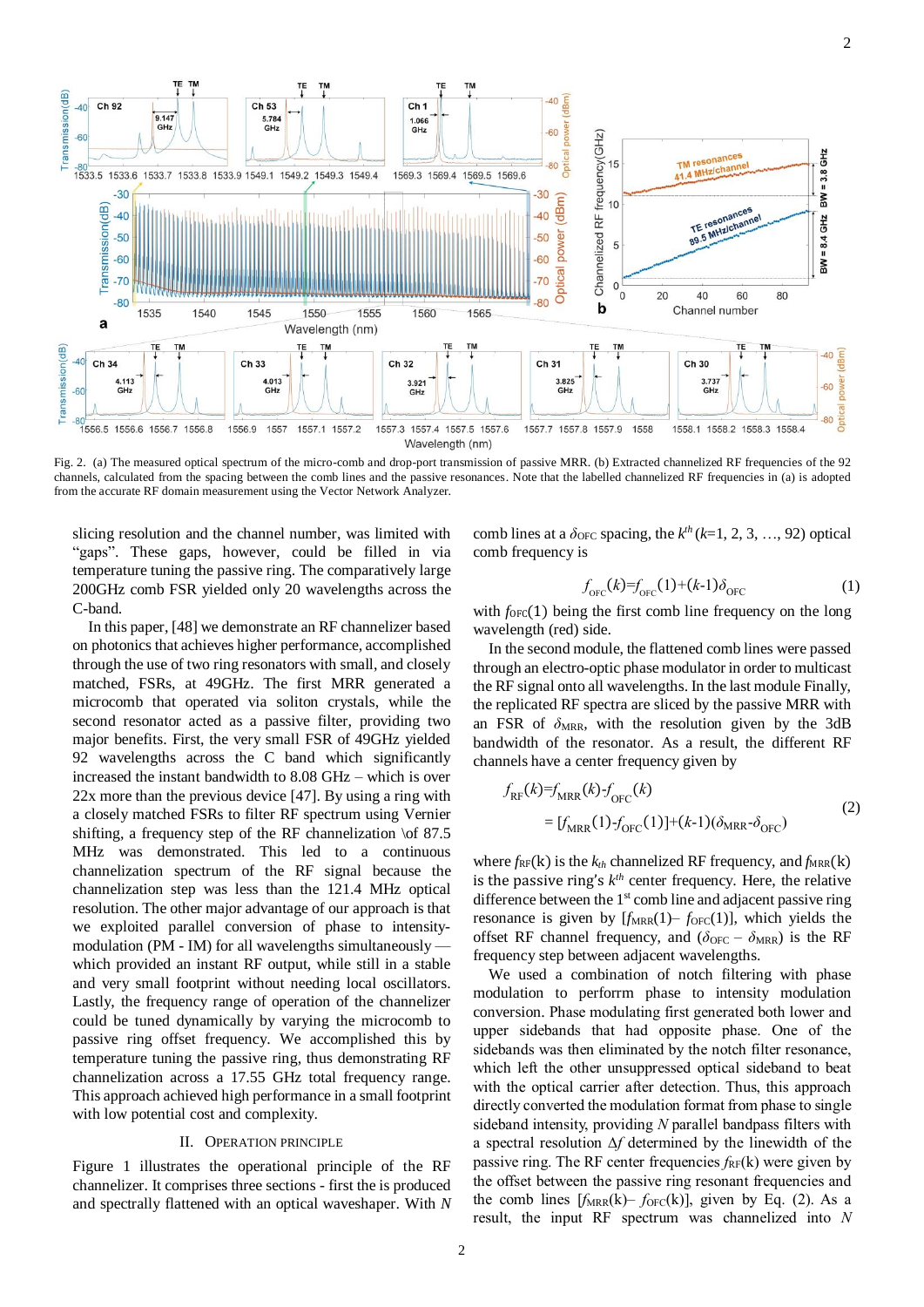

Fig. 3. RF transmission spectra of (a) the 92 channels and (b) a zoom-in of the first 4 channels. (b) Extracted channelized RF frequency and resolution. (d) Measured RF transmission spectra vs chip temperature of the passive MRR.

segments, each centered at *f*<sub>RF</sub>(k) and with a bandwidth of Δ*f*. This approach did not require local oscillators to perform coherent homodyne detection, and so it was much more stable and compact [48].

Finally, the wavelengths were separated and converted into the electric signals by separate photodetectors, thus yielding *N* simultaneous RF channels with a spectral width of ∆*f*, which is in the range of ADCs. After that, the channelized RF signals are converted into digital signals via an array of ADCs and processed with digital domain tools for further analysis.

## III. RESULTS

The ring resonators were fabricated in Hydex which is CMOS compatible, and featured low propagation loss of 0.06 dB per cm, a moderately high nonlinearity of  $233 / W / km$ ) and no measurable nonlinear loss [13, 14]. The rings had the same radius of 592 μm with a  $1.5 \times 2$  μm cross sections and Q's of greater than 1 million, with a total fibre to fibre insertion loss of 1.5 dB. The active ring featured anomalous dispersion in the C band to support parametric gain, as well as having a mode crossing near 1556 nm, needed to generate soliton crystal microcomb. The power of the pump was amplified to 2W and then its wavelength was manually swept from blue to red to initiate the comb [59, 60], that had a palmlike spectrum with a 48.9 GHz spacing, producing 92 wavelengths across the C-band. The microcomb was lownoise, coherent, and very easy to generate. All 92 comb lines were flattened and passed through the phase modulator, driven by the RF signal in order to multicast the RF signal onto the optical carriers at all wavelengths. The RF replicas were then sliced spectrally via the passive ring.

The passive ring transmission spectrum is shown in Fig. 2(a) measured with a broadband EDFA source. The RF channelized frequency  $f_{RF}(k)$ , determined by the comb line to

adjacent passive resonance spacing, decreased monotonically from blue to red. The total RF channelized frequency (Fig. 2(b)) had a 8.4 GHz bandwidth for TE and 3.8 GHz for TM, with steps of 89.5 (TE) and 41.4 (TM) MHz per channel. The channel resolution was 120 MHz for TE polarization. The polarization was aligned to the TE mode of the passive ring and so the TM modes were not coupled into. The RF spectrum was then channelized into many segments over different wavelengths, which were separated into parallel spatial paths and detected individually. We used a Vector Network Analyzer to measure the RF transmission spectrum (Fig. 2 (a, b)). The channelizer SNR was 23.7 dB, which can be improved by increasing the rejection of the passive optical ring filter. This can be achieved by optimizing the coupling coefficient for the bus waveguide to ring resonator.

The RF channel center frequencies (Fig. 3) had a 87.5 MHz per channel step with an overall 8.08 GHz instant bandwidth, agreeing with calculations based on the ring's spectrum. The average RF channel resolution obtained from the ring 3dB bandwidth for the RF channel's transmission spectrum was 121.4 MHz. This high a resolution proves that this method is compatible with the modest bandwidths of most digital components. Finally, the operation band of the channelizer was variable from 1.006-9.147 GHz to 9.227-17.49 GHz, by temperature tuning the passive ring on millisecond timescales thus reaching an overall RF bandwidth of 16.48 GHz (Fig. 3(d)). The maximum channelizer operation frequency (Nyquist zone) was  $48.9$  GHz/ $2 = 24.45$  GHz. Larger spaced microcombs can increase the maximum RF to 100 GHz, but this comes with a tradeoff in the comb line number.

## IV. CONCLUSION

We report a RF channelizer with high performance based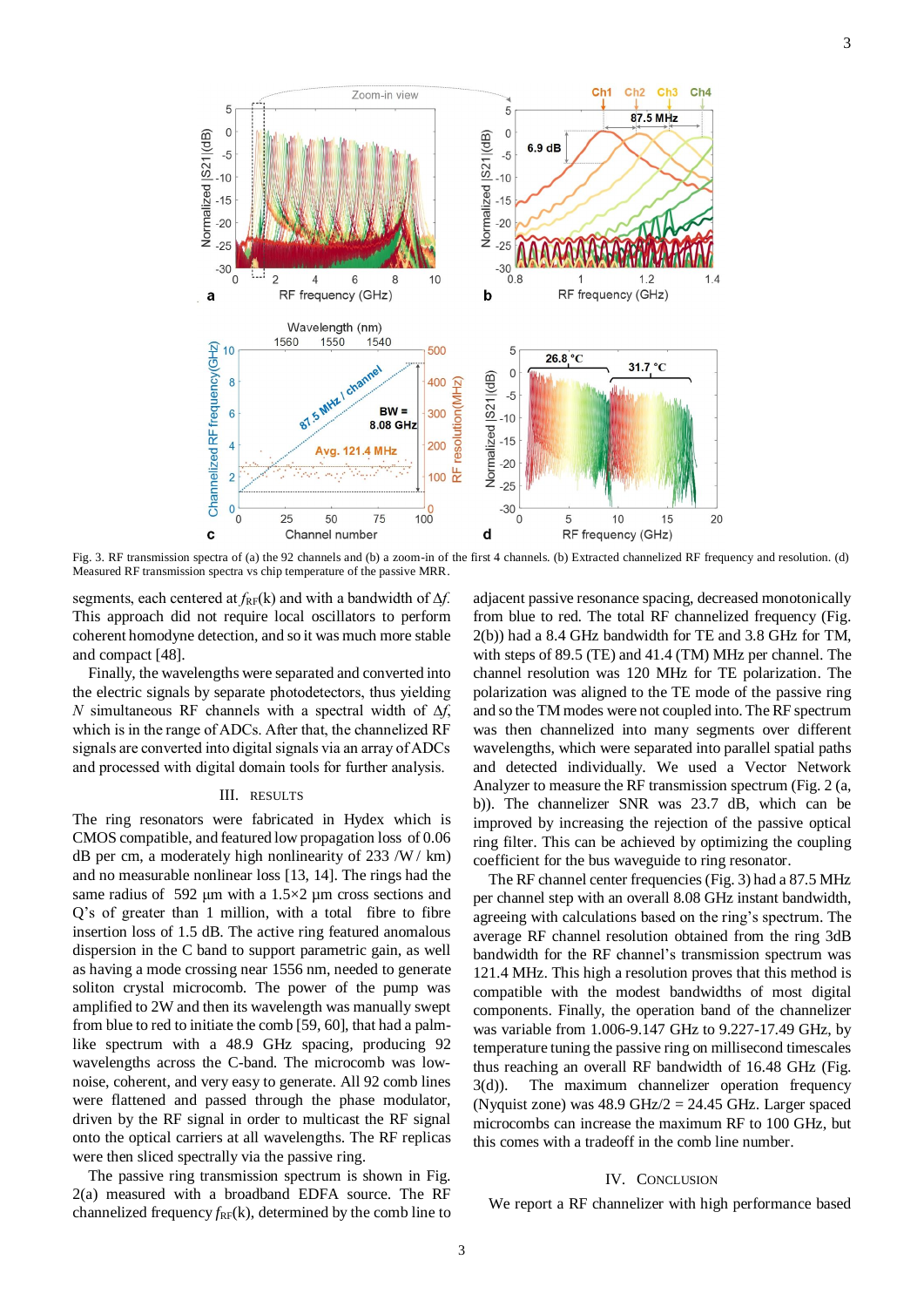on Kerr microcombs that operate via soliton crystals. The 49GHz FSR of both the passive and active rings that closely matched each other produced 92 wavelengths over the Cband. This enabled a very large 8.08 GHz instant RF bandwidth and maximum range of 17.49 GHz, achieved via temperature tuning. The channelizer had a high RF resolution of 121.4 MHz. This method is highly attractive to achieve instantaneous broadband RF signal detection and processing, towards photonic integrated RF system receivers.

#### **REFERENCES**

- [1] J. Capmany and D. Novak, "Microwave photonics combines two worlds," *Nat. Photonics,* vol. 1, no. 6, pp. 319-330, Jun. 2007.
- [2] J. P. Yao, "Microwave Photonics," *J. Lightwave Technol.,* vol. 27, no. 1-4, pp. 314-335, Jan. 2009.
- [3] S. L. Pan and J. P. Yao, "Photonics-Based Broadband Microwave Measurement," *J. Lightwave Technol.*, vol. 35, no. 16, pp. 3498-3513, Aug. 2017.
- [4] J. Azana, C. Madsen, K. Takiguchi, and G. Cincotti, "Guest editorial -Optical signal processing," *J. Lightwave Technol.,* vol. 24, no. 7, pp. 2484-2486, Jul. 2006.
- [5] X. J. Xie, Y. T. Dai, Y. Ji, K. Xu, Y. Li, J. Wu, and J. T. Lin, "Broadband Photonic Radio-Frequency Channelization Based on a 39- GHz Optical Frequency Comb," *IEEE Photonic Tech. L.*, vol. 24, no. 8, pp. 661-663, Apr. 2012.
- [6] S. T. Winnall, A. C. Lindsay, M. W. Austin, J. Canning, and A. Mitchell, "A microwave channelizer and spectroscope based on an integrated optical Bragg-grating Fabry-Perot and integrated hybrid fresnel lens system," *IEEE T. Microw. Theory,* vol. 54, no. 2, pp. 868- 872, Feb. 2006.
- [7] W. Y. Xu, D. Zhu, and S. L. Pan, "Coherent photonic radio frequency channelization based on dual coherent optical frequency combs and stimulated Brillouin scattering," *Opt. Eng.,* vol. 55, no. 4, Apr. 2016.
- [8] S. Bres, S. Zlatanovic, A. O. J. Wiberg, J. Adleman, C. Huynh, E. Jacobs, J. Kvavle, and S. Radic, "Parametric Photonic Channelized RF Receiver," *IEEE Photonic Tech. L.,* vol. 23, no. 6, pp. 344-346, Mar. 2011.
- [9] X. H. Zou, W. Pan, B. Luo, and L. S. Yan, "Photonic approach for multiple-frequency-component measurement using spectrally sliced incoherent source," *Opt. Lett.,* vol. 35, no. 3, pp. 438-440, Feb. 2010.
- [10] F. A. Volkening, "Photonic channelized RF receiver employing dense wavelength division multiplexing," U.S. Patent 724 583 3B1, 2007.
- [11] X. J. Xie, Y. T. Dai, K. Xu, J. Niu, R. X. Wang, L. Yan, and J. T. Lin, "Broadband Photonic RF Channelization Based on Coherent Optical Frequency Combs and I/Q Demodulators," *IEEE Photonics J.,* vol. 4, no. 4, pp. 1196-1202, Aug. 2012.
- [12] Z. Li, X. M. Zhang, H. Chi, S. L. Zheng, X. F. Jin, and J. P. Yao, "A Reconfigurable Microwave Photonic Channelized Receiver Based on Dense Wavelength Division Multiplexing Using an Optical Comb," *Opt. Commun.,* vol. 285, no. 9, pp. 2311-2315, May. 2012.
- [13] L. Razzari, D. Duchesne, M. Ferrera, R. Morandotti, S. Chu, B. E. Little, and D. J. Moss, "CMOS-compatible integrated optical hyperparametric oscillator," *Nat. Photonics,* vol. 4, no. 1, pp. 41-45, Jan. 2010.
- [14] D.J. Moss, R. Morandotti, A. L. Gaeta, and M. Lipson, "New CMOScompatible platforms based on silicon nitride and Hydex for nonlinear optics," *Nat. Photonics,* vol. 7, no. 8, pp. 597-607, Aug. 2013.
- [15] A. L. Gaeta, M. Lipson, and T. J. Kippenberg, "Photonic-chip-based frequency combs," *Nat. Photonics,* vol. 13, no. 3, pp.158-169, Mar. 2019.
- [16] T. J. Kippenberg, A. L. Gaeta, M. Lipson, and M. L. Gorodetsky, "Dissipative Kerr solitons in optical microresonators," *Science,* vol. 361, no. 6402, pp. 8083. 2018.
- [17] A. Pasquazi et al., "Micro-Combs: A Novel Generation of Optical Sources", *Physics Reports,* vol. 729, pp. 1-81, Jan. 2018.
- [18] M. Ferrera, L. Razzari, D. Duchesne, R. Morandotti, Z. Yang, M. Liscidini, J. E. Sipe, S. Chu, B. Little, and D. J. Moss, "Low-power CW nonlinear optics in doped silica glass integrated waveguide structures," *Nat. Photonics,* vol. 2, no. 12, pp. 737-740, Dec. 2008.
- [19] M. Kues, C. Reimer, P. Roztocki, L. R. Cortes, S. Sciara, B. Wetzel, Y. B. Zhang, A. Cino, S. T. Chu, B. E. Little, D. J. Moss, L. Caspani, J. Azana, and R. Morandotti, "On-chip generation of high-dimensional entangled quantum states and their coherent control," *Nature,* vol. 546, no. 7660, pp. 622-626, Jun. 2017.
- [20] L. Caspani, C. Xiong, B. Eggleton, D. Bajoni, M. Liscidini, M. Galli, R. Morandotti, David J. Moss, "On-chip sources of quantum correlated

and entangled photons", *Nature*: Light Science and Applications, vol. 6, e17100 (2017); doi: 10.1038/lsa.2017.100.

- [21] M. Kues, C. Reimer, B. Wetzel, P. Roztocki, B. E. Little, S. T. Chu, T. Hansson, E. A. Viktorov, D. J. Moss, and R. Morandotti, "Passively mode-locked laser with an ultra-narrow spectral width," *Nat. Photonics,* vol. 11, no. 3, pp. 159–162. Mar. 2017.
- [22] C. Reimer, M. Kues, P. Roztocki, B. Wetzel, F. Grazioso, B. E. Little, S. T. Chu, T. Johnston, Y. Bromberg, L. Caspani, D. J. Moss, and R. Morandotti, "Generation of multiphoton entangled quantum states by means of integrated frequency combs," *Science,* vol. 351, no. 6278, pp. 1176-1180, Mar. 2016.
- [23] C. Reimer et al "Cross-polarized photon-pair generation and bichromatically pumped optical parametric oscillation on a chip," *Nat. Commun.,* vol. 6, Article: 8236 (2015).
- [24] H. Bao et al., "Turing patterns in a fibre laser with a nested microresonator: robust and controllable micro-comb generation", Physical<br>Review Research, vol. 2, 023395 (2020). DOI: Review Research, vol. 2, 10.1103/PhysRevResearch.00.003000.
- [25] H. Bao, et al., "Laser Cavity-Soliton Micro-Combs", *Nature Photonics*, vol. 13, no. 6, pp. 384–389 (2019). DOI:10.1038/s41566-019-0379-5.
- [26] S. Sciara et al., "Optimal entanglement witnesses for N-partite d-level quantum states customized to restrictive measurement settings" Physical Review Letters, vol. 122, 120501 (2019). DOI: 10.1103/PhysRevLett.122.120501.
- [27] M. Kues, et. al., "Passively modelocked laser with an ultra-narrow spectral width", *Nature Photonics*, vol. 11, no. 3, 159 (2017). DOI:10.1038/nphoton.2016.271685.
- [28] M. Kues, C. Reimer, A. Weiner, J. Lukens, W. Munro, D. J. Moss, and R. Morandotti, "Quantum Optical Micro-combs", *Nature Photonics*, vol. 13, no. 3, pp. 170-179 (2019). DOI:10.1038/s41566-019-0363-0.
- [29] P. Roztocki et al., "Complex quantum state generation and coherent control based on integrated frequency combs", *Journal of Lightwave Technology*, vol. 37, no. 2, pp. 338-347 (2019).
- [30] C. Reimer et al., "High-dimensional one-way quantum processing implemented on d-level cluster states", *Nature Physics*, vol. 15, no. 2, pp. 148–153 (2019). DOI:10.1038/s41567-018-0347-x
- [31] B. Wetzel et al., "Smart supercontinuum sources: Customizing nonlinear optical interactions via adaptive temporal pulse-splitting", *Nature Communications*, vol. 9, 4884, Nov. 20 (2018).
- [32] H. Bao et al., "Type-II Micro-Comb Generation in a Filter-Driven Four Wave Mixing Laser", Photonics Research Journal, vol. 6, no. 5, pp. B67-B73 (2018).
- [33] A. Pasquazi, et al., "Sub-picosecond phase-sensitive optical pulse characterization on a chip", *Nature Photonics*, vol. 5, no. 10, pp. 618- 623 (2011). DOI: 10.1038/nphoton.2011.199.
- [34] J. Wu, X. Xu, T. G. Nguyen, S. T. Chu, B. E. Little, R. Morandotti, A. Mitchell, and D. J. Moss, "RF Photonics: An Optical Microcombs' Perspective," *IEEE Journal of Selected Topics in Quantum Electronics,* vol. 24, no. 4, pp. 1-20. 2018.
- [35] X. Xu, M. Tan, J. Wu, R. Morandotti, A. Mitchell, and D. J. Moss, "Microcomb-based photonic RF signal processing," *IEEE Photonics Technology Letters,* vol. 31, no. 23, pp. 1854-1857. 2019.
- [36] X. Xu, J. Wu, T. G. Nguyen, T. Moein, S. T. Chu, B. E. Little, R. Morandotti, A. Mitchell, and D. J. Moss, "Photonic microwave true time delays for phased array antennas using a 49 GHz FSR integrated optical micro-comb source," *Photonics Research,* vol. 6, no. 5, pp. B30-B36, May 1. 2018.
- [37] X. Xue, Y. Xuan, C. Bao, S. Li, X. Zheng, B. Zhou, M. Qi, and A. M. Weiner, "Microcomb-Based True-Time-Delay Network for Microwave Beamforming With Arbitrary Beam Pattern Control," *Journal of Lightwave Technology,* vol. 36, no. 12, pp. 2312-2321, Jun. 2018.
- [38] X. Xu, J. Wu, T. G. Nguyen, M. Shoeiby, S. T. Chu, B. E. Little, R. Morandotti, A. Mitchell, and D. J. Moss, "Advanced RF and microwave functions based on an integrated optical frequency comb source," *Optics Express,* vol. 26, no. 3, pp. 2569-2583, Feb 5. 2018.
- [39] X. Xu, M. Tan, J. Wu, T. G. Nguyen, S. T. Chu, B. E. Little, R. Morandotti, A. Mitchell, and D. J. Moss, "Advanced Adaptive Photonic RF Filters with 80 Taps Based on an Integrated Optical Micro-Comb Source," *Journal of Lightwave Technology,* vol. 37, no. 4, pp. 1288-1295, Feb. 2019.
- [40] X. X. Xue, Y. Xuan, H. J. Kim, J. Wang, D. E. Leaird, M. H. Qi, and A. M. Weiner, "Programmable Single-Bandpass Photonic RF Filter Based on Kerr Comb from a Microring," *Journal of Lightwave Technology,* vol. 32, no. 20, pp. 3557-3565, Oct 15. 2014.
- [41] X. Xu, J. Wu, M. Shoeiby, T. G. Nguyen, S. T. Chu, B. E. Little, R. Morandotti, A. Mitchell, and D. J. Moss, "Reconfigurable broadband microwave photonic intensity differentiator based on an integrated optical frequency comb source," *APL Photonics,* vol. 2, no. 9, 096104. Sep. 2017.